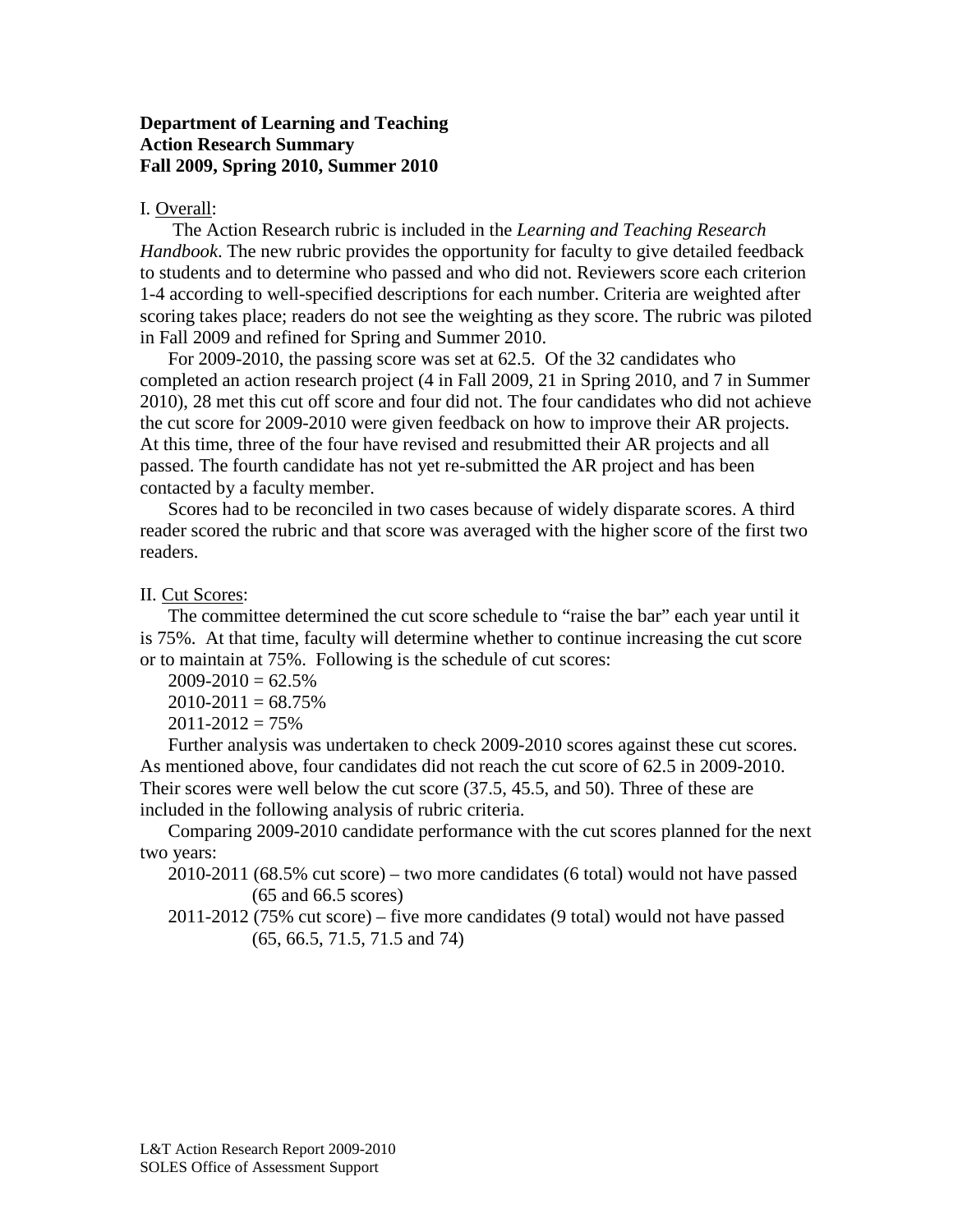|                                 | 4  | 3  | $\overline{2}$ |                |
|---------------------------------|----|----|----------------|----------------|
| <b>Statement of Problem,</b>    |    |    |                |                |
| <b>Understanding of</b>         |    |    |                |                |
| <b>Context and Research</b>     |    |    |                |                |
| <b>Question</b>                 | 20 | 29 | 7              | $\theta$       |
| <b>Literature Review</b>        |    |    |                |                |
| (Guiding Theories and           | 19 | 25 | 11             | 1              |
| Research )                      |    |    |                |                |
| <b>Action and Assessment</b>    |    |    |                |                |
| <b>Plan: First Iteration</b>    | 18 | 27 | 9              | $\overline{2}$ |
| <b>Evolution of Research</b>    |    |    |                |                |
| question, Identification        |    |    |                |                |
| of Problem, Rationale,          | 19 | 28 | 7              | $\overline{2}$ |
| and Significance                |    |    |                |                |
| <b>Action and Assessment</b>    |    |    |                |                |
| <b>Plan: Second Iteration</b>   | 24 | 24 | 6              | $\overline{2}$ |
| Data Analysis,                  |    |    |                |                |
| Reflection, and                 | 15 | 32 | 7              | $\overline{2}$ |
| <b>Presentation of</b>          |    |    |                |                |
| <b>Findings</b>                 |    |    |                |                |
|                                 |    |    |                |                |
| <b>Discussion</b>               | 17 | 29 | 8              | $\overline{2}$ |
| <b>Overall Reflection &amp;</b> |    |    |                |                |
| Conclusion                      | 12 | 30 | 11             | 3              |
|                                 |    |    |                |                |
| <b>Quality of Writing</b>       | 17 | 25 | 14             | 0              |

#### III. Analysis of Rubric Criteria for Spring and Summer 2010: Following is a frequency distribution of number of scores by rubric criterion.

#### IV. Inter-rater Reliability:

In Spring 2010, four full time faculty and one adjunct faculty member participated in an inter-rater reliability exercise with the director of Assessment Support. Each of the faculty reviewed the same action research paper and then met to discuss how each of the criteria were rated and to resolve any differences in scoring. This was a very useful exercise in terms of consistency in scoring among these evaluators. It had the additional benefit of informing some refinements to the rubric. The rubric used for Spring and Summer 2010 was finalized in March 2010.

#### V. Refined Reporting to Students:

Advancement to Candidacy: Following successful completion of EDUC 500 and the AR or Thesis proposal, students advance to candidacy. The AR committee refined the letter to candidates that is formally sent from the department chair. A record of the candidates is maintained in the department and in the Office of Assessment Support.

AR Results: Rob Rankin, Office of Assessment Support, developed an on-line version (in Qualtrics) of the Action Research Rubric, which was piloted in Summer 2010. Based on the letter that had previously been sent to candidates, Rob developed a letter